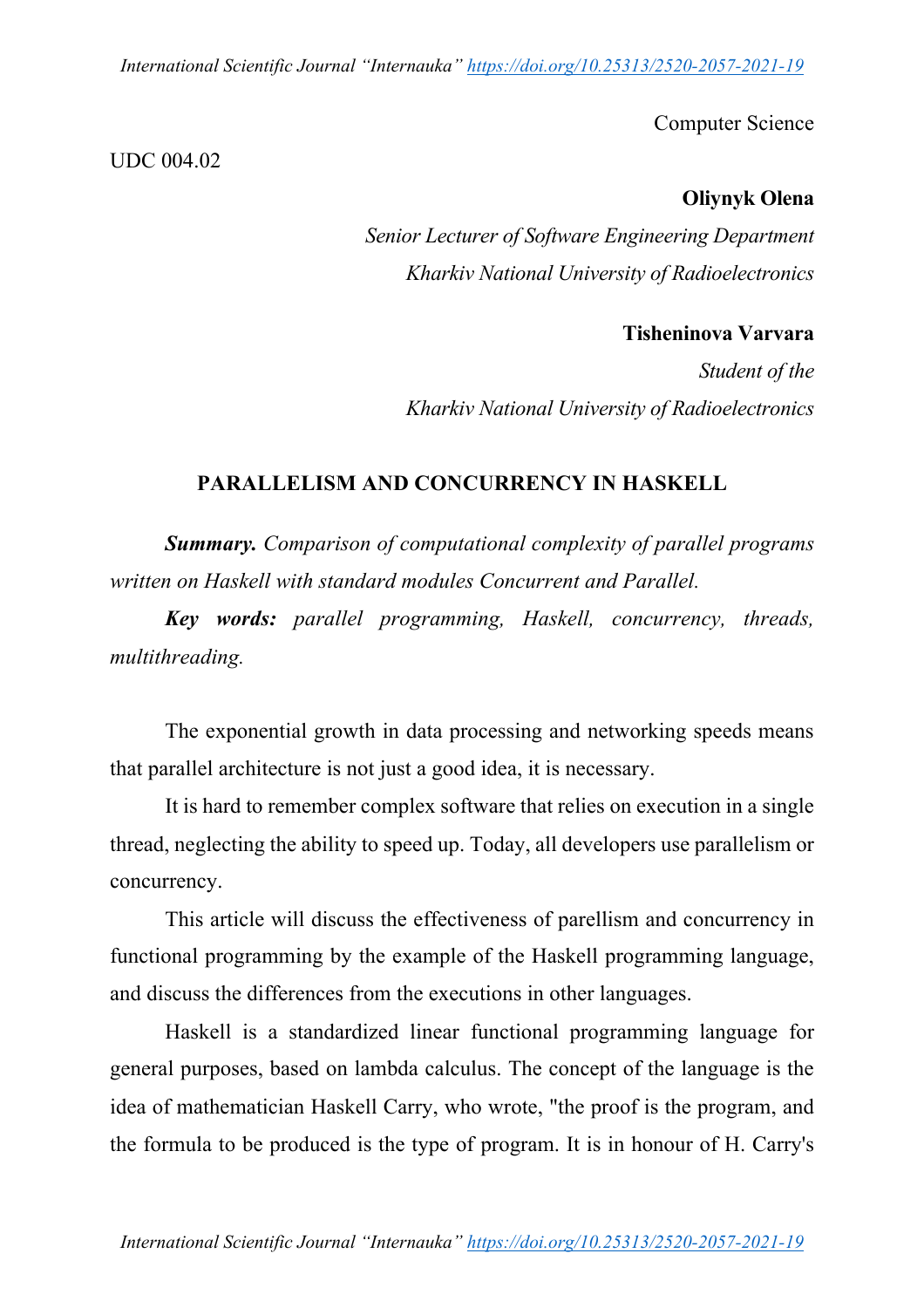name was given to the language. His ideas became the basis for all functional programming languages.

Today, Haskell has become a much-demanded language in many areas. It is used for quick development of reliable, short and correct programs.

This article will describe the theoretical problem to be solved with multithreading or asynchrony. An installation guide and a link to the full code is also included.

#### 1. CONCURRENCY AND PARALLELISM IN HASKELL

Haskell is a purely functional programming language, so it is much more interactive and interactive than other programming languages.

Haskell is often touted as the language for multi-core programming and easier parallelization than corresponding imperative programs.

Most languages do not distinguish between parallel computation and multithreading, providing a single toolkit for them. Haskell has a different set of tools and abstractions for each of these tasks.

A parallel program uses a multiplicity of computing units (processors, cores, GPUs, etc.) to speed up computation. We divide the work between simultaneously running computational units in the hope that the gains from parallelism will outweigh the extra cost of it. Accelerating computation is the only goal of parallelism.

Multithreading, by contrast, is the use of several control threads in a single program. These threads execute "concurrently" in the sense that the side effects of the threads interleave with each other. The goal of multithreaded programming is to maintain modularity when interacting simultaneously with multiple external agents (user, database, etc.). The number of processors in this case does not matter. Thus, parallelism requires multiple processors and multithreading requires side effects.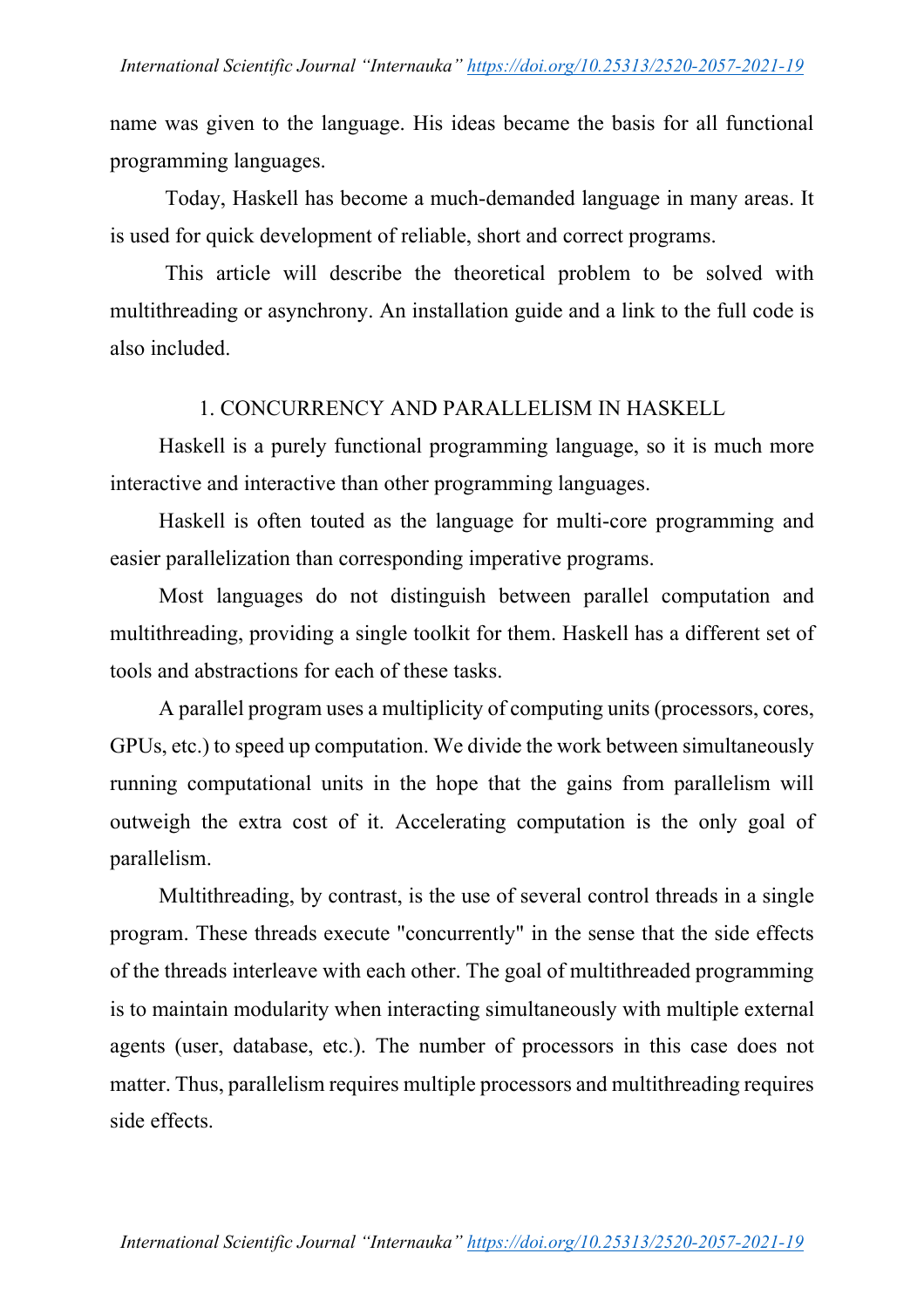The notion of "control threads" is meaningless in the context of pure computation, because it has no side effects. Thus, multithreading only makes sense in the context of an IO monad. Moreover, multithreaded computation is fundamentally nondeterministic, because its task is to interact with external agents. Moreover, where there is nondeterminism, there is pain in debugging, testing, and support.

## 2. SETTING UP THE ENVIRONMENT

To start writing and run the code in the Haskell programming language, you need to install Haskell Platform and configure your IDE for it:

1. First of all, you need to download and install the Haskell Platform (http://www.haskell.org/platform/windows.html).

2. Then you need to install IDE. I recommend Sublime Text 3, which you can download on official website (http://www.sublimetext.com/3).

3. After this you need to install Haskell tools. Run in terminal:

```
cabal install cabal-install
cabal update
cabal install aeson
cabal install haskell-src-exts
cabal install ghc-mod
cabal install cmdargs
cabal install haddock
```
4. Then install hdevtools ( https://github.com/mvoidex/hdevtools) and unpack it to some folder. After this go to that folder and run:

```
runhaskell Setup.hs configure --user
runhaskell Setup.hs build
runhaskell Setup.hs install
```
# 3. COMPARISONS OF CONCURANCY AND PARALLELISM

It is necessary to try in practice to understand the differences between multithreading and parallelism in Haskell. To do this, solve the problem of cracking the password hash using these two methods.

**Formulation of the problem.** Find the hash function prototype. To compare the performance of the multithreading and parallel programming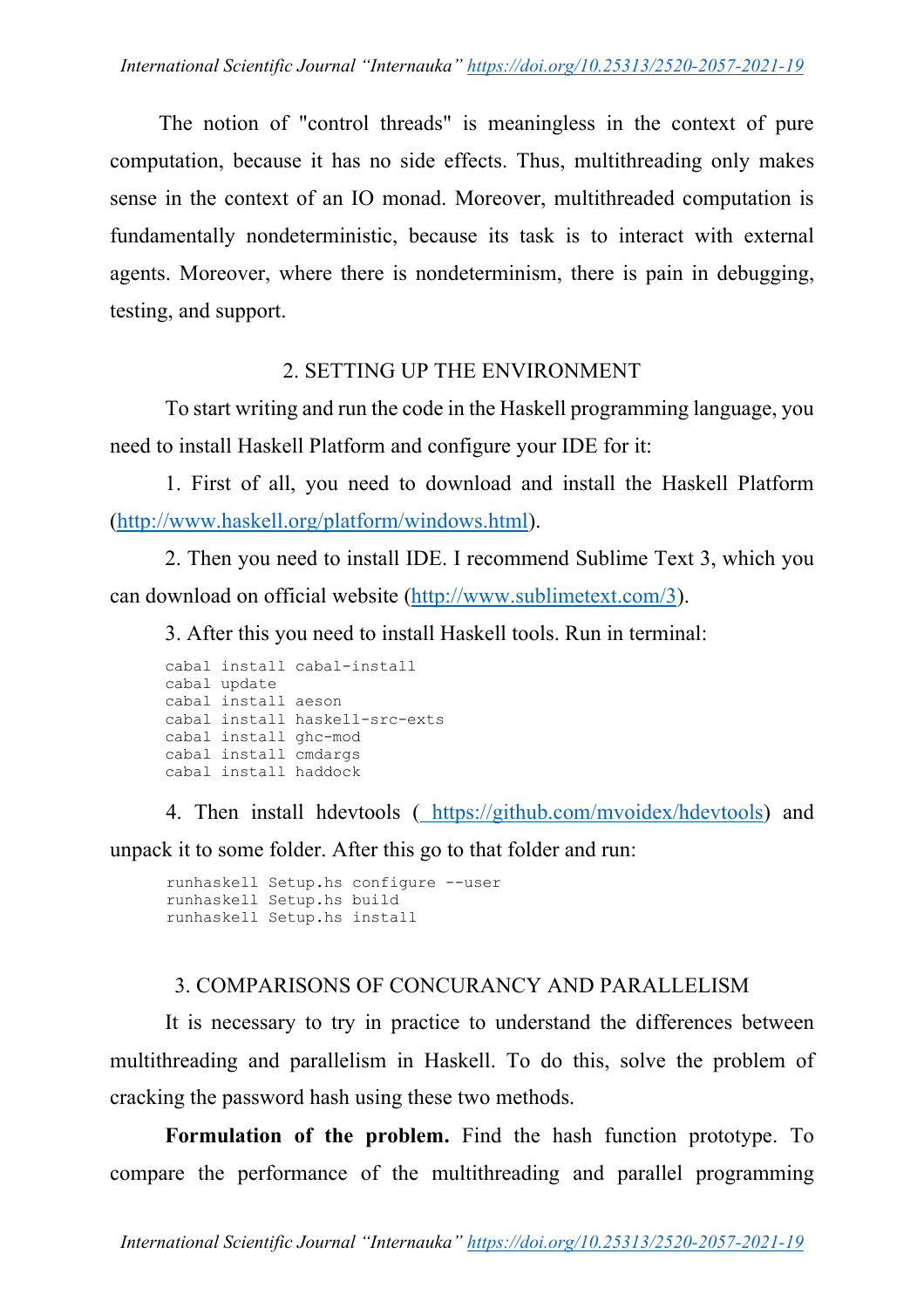implement the solution of the corresponding problem with Control.Concurrent and Control.Parallel modules.

## **3.1 Bruteforce algorithm**

First, we create a module which has two functions:

1. Hash converts string to sha256.

2. PasswordList generates a list of passwords of a given length, consisting of the specified letters.

The Haskell implementation is shown below:

```
module Bruteforce.Common where
import Data.Word
import Text.Printf
import Data.Digest.SHA2
passwordList :: String -> Int -> [String]
passwordList charList len = 
     stream beginState
   where
     beginState = replicate len charList
     endState = replicate len [ last charList ]
     nextState ((_:[]):xs) = charList : nextState xs
    nextState ((:ys):xs) = ys : xsnextState x = error $ "nextState " ++ show x
     stream st =
       let pw = map head st in
       if st == endState then [ pw ]
                         else pw : stream (nextState st)
hash :: String -> String
hash =
   concatMap (printf "%02x" :: Word8 -> String) .
     toOctets . sha256Ascii
```
# **3.2 Multithread implementation**

Multithread implementation uses Control module and our custom Bruteforce module.

*International Scientific Journal "Internauka" https://doi.org/10.25313/2520-2057-2021-19*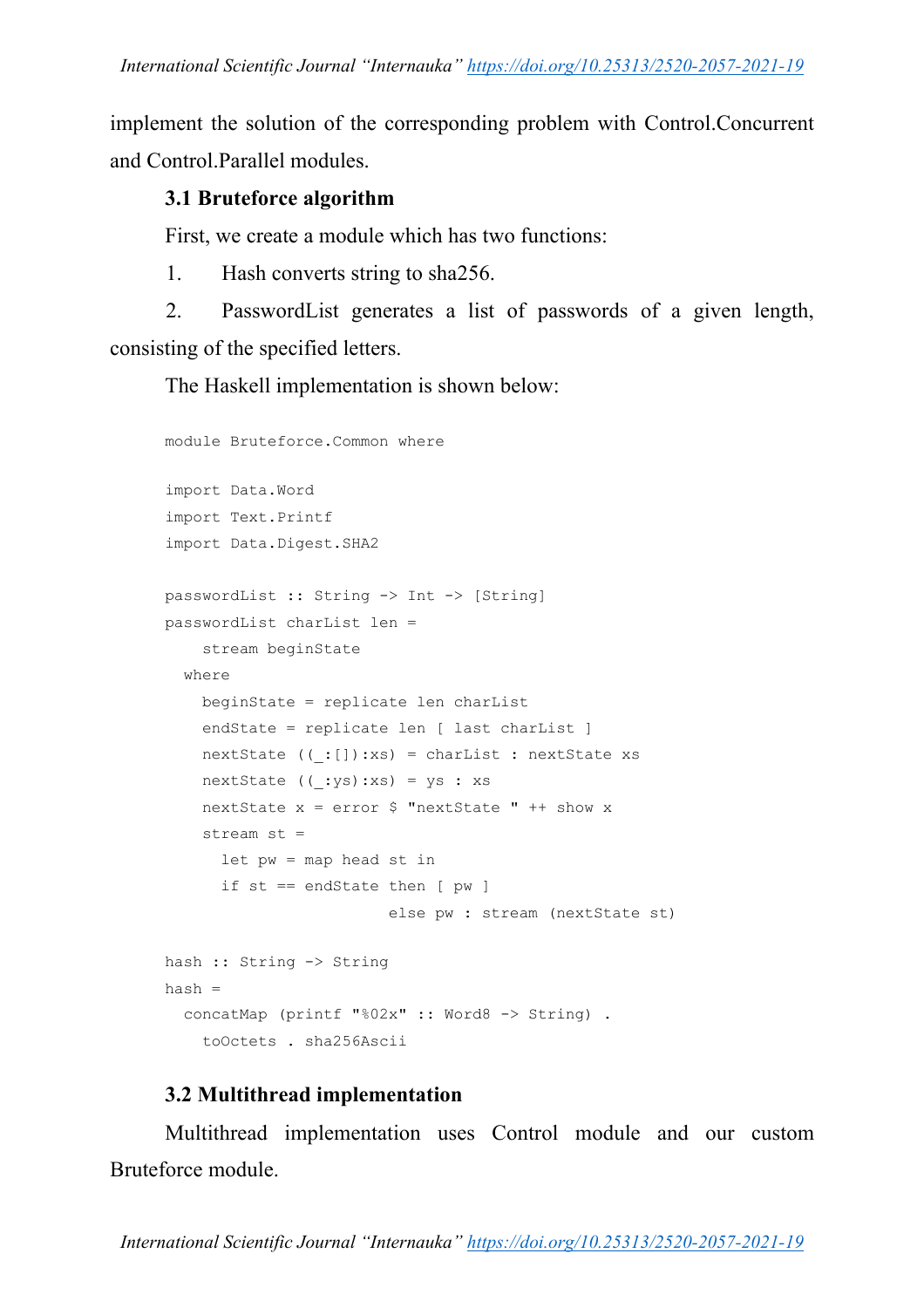The getNumCapabilities function returns the number of operating system threads used by the runtime system. As will be shown below, this number can be set at program startup. In this case, it makes sense to use as many lightweight threads as real threads are used.

The program uses two queues. Actually, they are just lists, not queues, but I think it makes more sense to think of them as queues. The taskQueueue has the type MVar [String]. It contains tasks, which are prefixes of passwords to try out. The thread takes the prefix from the queue (the head of the list) and goes through all the passwords with that prefix. The resultQueue queue is of type MVar [ [String] ]. When the thread completes the task, it puts into this queue (also a list head) the list of strings it would like to display.

Finishing the main thread causes the whole program to terminate. Therefore, it must be terminated only after the child threads are finished. To stop the main thread from sitting idle, let us give it some work. This work is to clean up the resultQueue and display the results of the other threads' work. Strictly speaking, we have to do this because I/O is not thread safe in Haskell. At the same time the main thread counts how many tasks are currently left to do. When the task counter is zeroed, the main thread is terminated.

The implementation is shown below:

```
import Bruteforce.Common
import Control.Concurrent
import Control.Monad
import Control.DeepSeq
workerLoop :: MVar [String] -> MVar [ [String] ] -> String -> Int ->
                  [String] \rightarrow IO()workerLoop taskQueue resultQueue charList pwLen hashList = do
   maybeTask <- modifyMVar taskQueue
                    (\q -> return $ case q of
                                       [ ] \rightarrow ( [ ] , Nothing)
                                       (x:xs) \rightarrow (xs, Just x) case maybeTask of
    Nothing \rightarrow return ()
```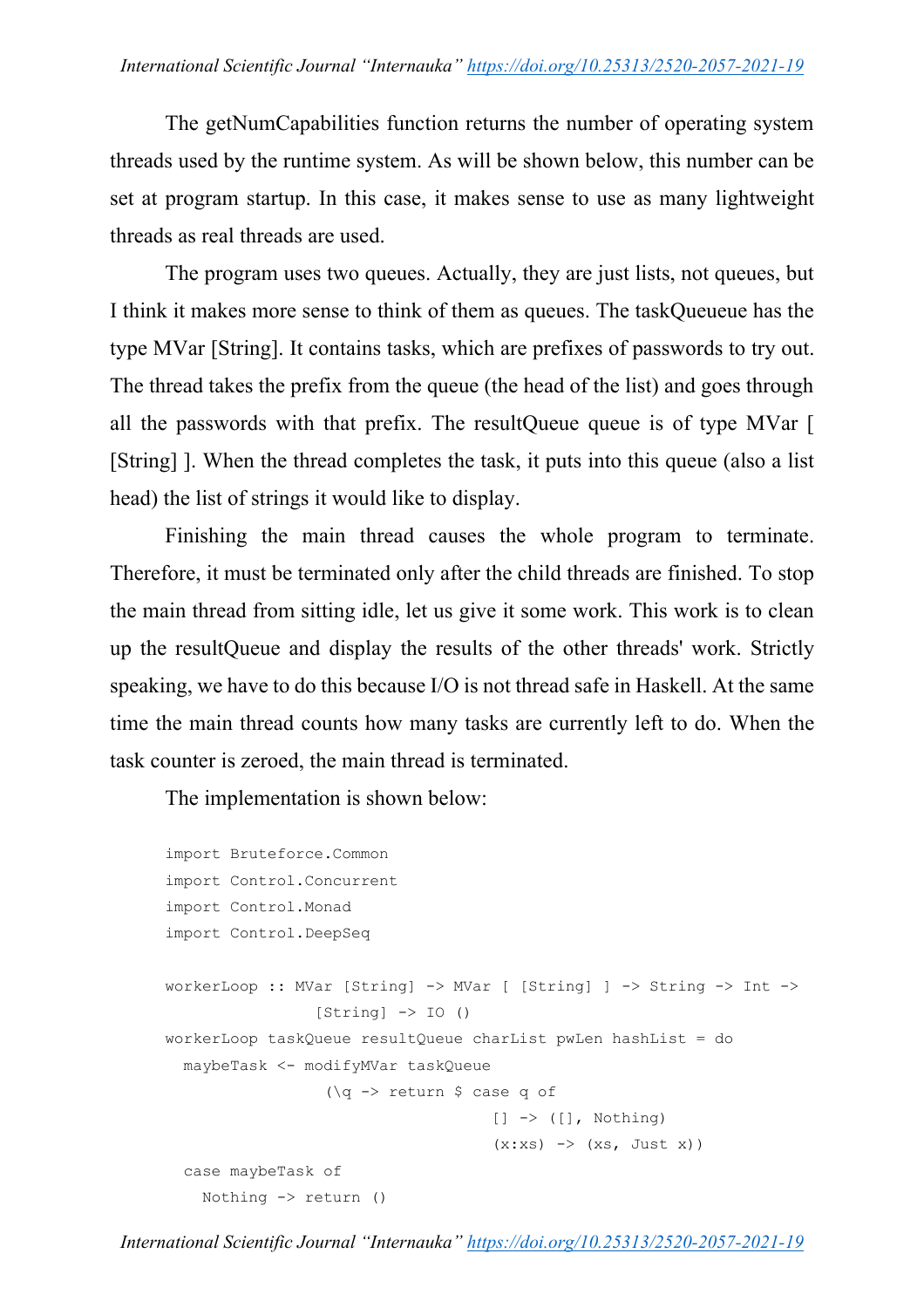```
 Just task -> do
      let postfixList = passwordList charList $ pwLen - length task
           pwList = map (task ++) postfixList
          pwHashList = [(pw, hash pw) | pw < -pwList]rslt = [pw + + ":" + h | (pw,h) < -pwHashList, h `elem` hashList] 
      rslt `deepseq` modifyMVar resultQueue (\q -> return $ rslt:q)
       workerLoop taskQueue resultQueue charList pwLen hashList
mainLoop :: MVar [ [String] ] -> Int -> IO ()
mainLoop \t 0 = return ()mainLoop resultQueue taskNumber = do
   results <- modifyMVar resultQueue (\q -> return ([], q))
   case results of
    | \rightarrow do
       threadDelay 100000 -- 100 ms
       mainLoop resultQueue taskNumber
    \overline{\phantom{a}} -> do
       mapM_ (mapM_ putStrLn) results
       mainLoop resultQueue (taskNumber - length results)
main :: IO ()
main = do let hashList = [
         -- 1234
         "03ac674216f3e15c761ee1a5e255f067" ++
         "953623c8b388b4459e13f978d7c846f4",
         -- r2d2
         "8adce0a3431e8b11ef69e7f7765021d3" ++
         "ee0b70fff58e0480cadb4c468d78105f"
         ]
      pwLen = 4 chunkLen = 2
      charList = [10', 19'] ++ [1a', 1z'] taskList = passwordList charList chunkLen
       taskNumber = length taskList
   workerNumber <- getNumCapabilities
   taskQueue <- newMVar taskList
   resultQueue <- newMVar []
   workerNumber `replicateM_` forkIO (workerLoop taskQueue resultQueue
                                                charList pwLen hashList)
```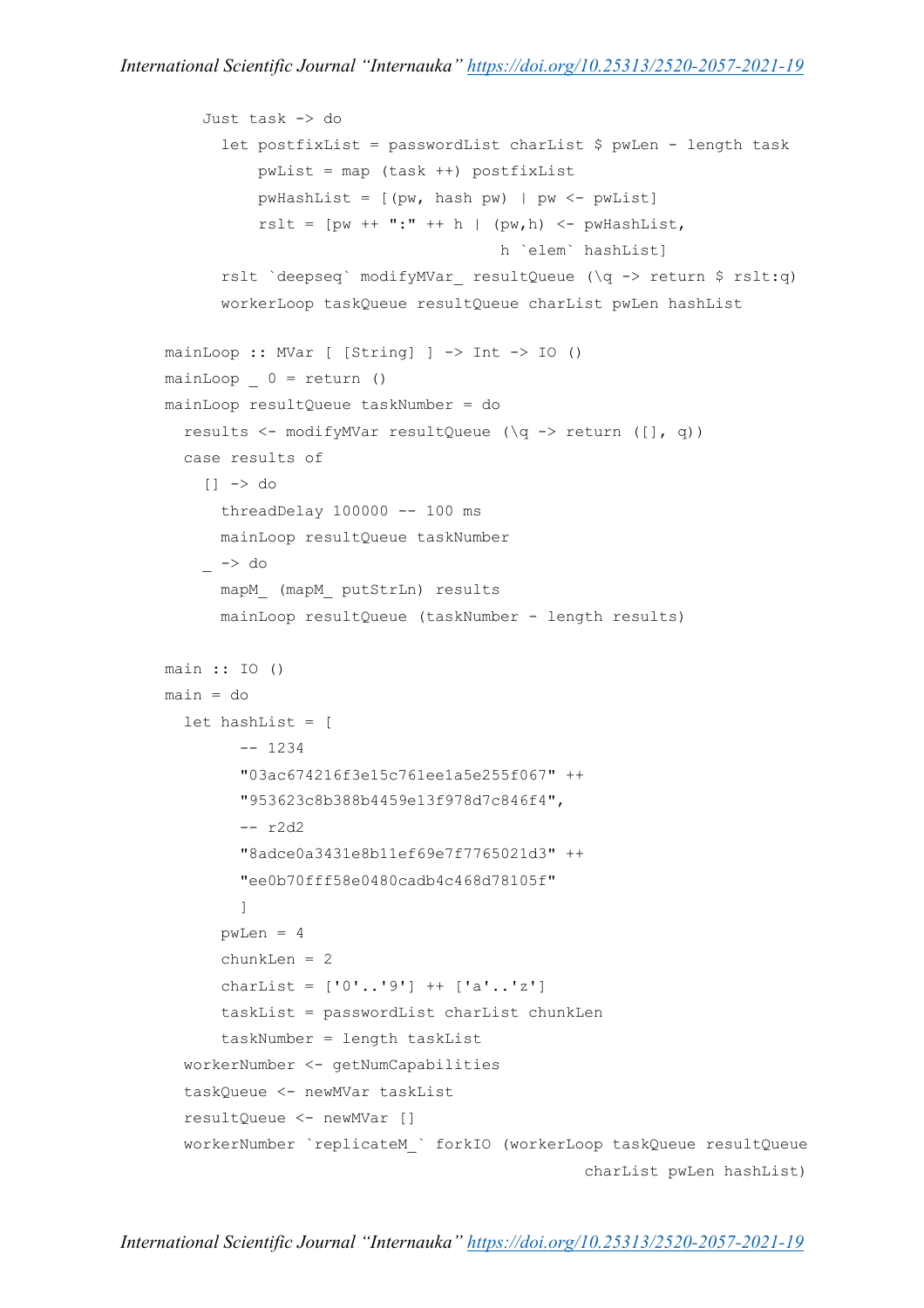### **3.3 Parallel implementation**

A list of all possible passwords is generated on the fly; we do not store it or the hash list entirely in memory. Haskell's laziness has allowed us to achieve modularity (password generation and filtering are separated from each other; in languages with an applicative computation order, we would have to use iterators, generators).

Algorithmically partition the password space into sets of sufficiently large size, and then run the computation of the whole filterMatched in parallel for each such set. After that, we merge the results into one using concat.

First, we will generate prefixes of a certain length (the prefix length will control granularity), and to each prefix we will assign all possible residues. Passwords with a common prefix will be combined into sets, which will be processed in parallel.

The implementation is shown below:

```
import Bruteforce.Common( hash )
import Control.Monad( replicateM )
import Control.Parallel.Strategies( using, parList, rdeepseq )
type Hash = String
type Password = String
type CharList = String
-- | Sequential version of hash bruteforcing.
-- Given a list of candidate passwords, compute
-- hashes and compare to known ones. Return passwords (together with
-- its hashes) that can be found in the list of known hashes.
filterMatched :: [Hash]
               -> [Password]
               -> [(Password, Hash)]
filterMatched knownHashes candidates =
     filter (elemOf knownHashes . snd) pwHashList
 where hashes = map hash candidates
         pwHashList = zip candidates hashes
         elemOf = flip elem
```
*International Scientific Journal "Internauka" https://doi.org/10.25313/2520-2057-2021-19*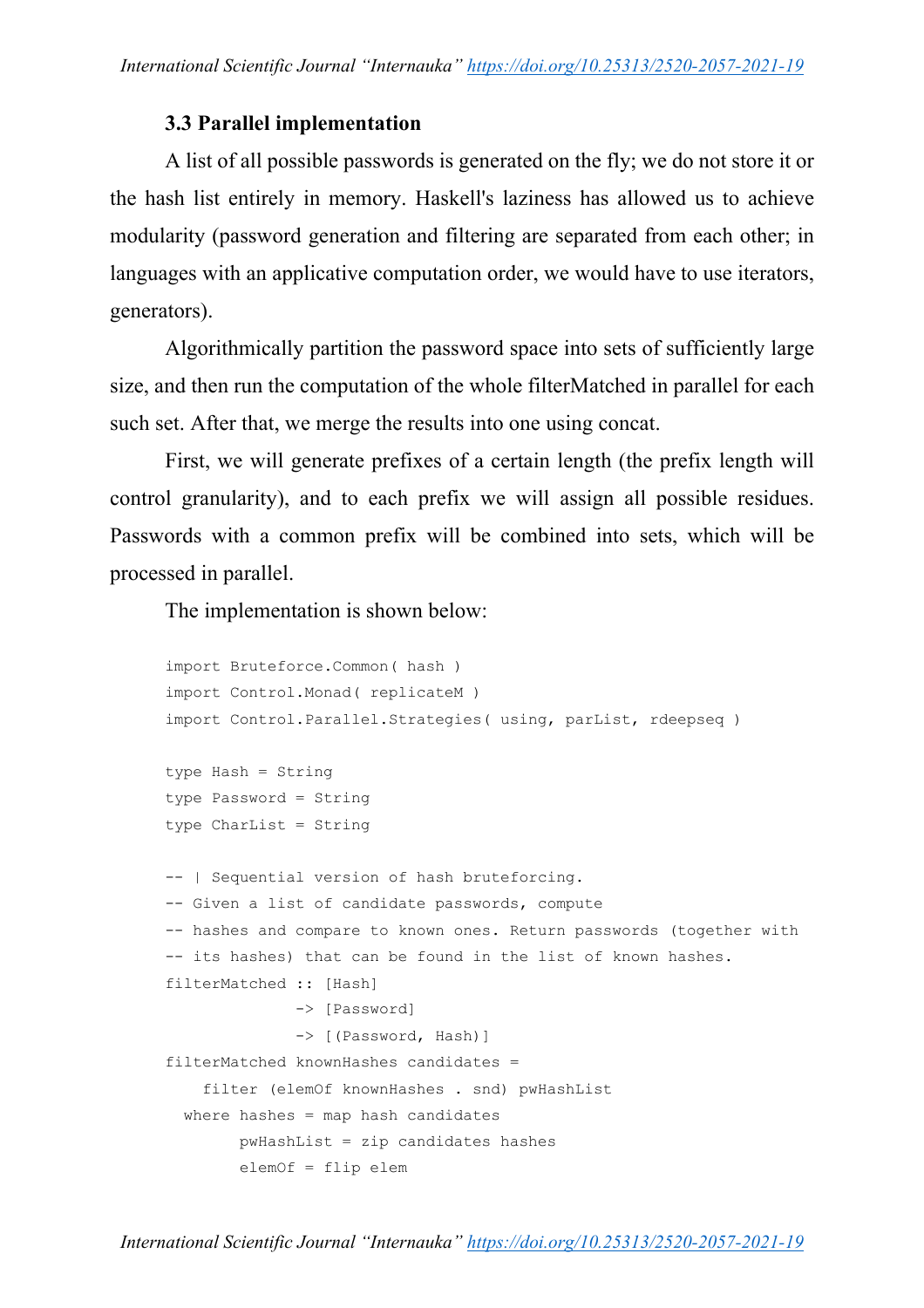```
-- | Parallel version of hash bruteforcing.
-- Split password space into chunks and apply
-- sequential bruteforce algorithm to each chunk
-- in parallel.
filterMatchedPar :: Int
                  -> CharList
                  -> [Hash]
                  -> [(Password, Hash)]
filterMatchedPar pwLen charList knownHashes = concat matched
  where prefLen = 1 grouped = groupedPasswords pwLen prefLen charList
         matched = map (filterMatched knownHashes) grouped
                     `using` parList rdeepseq
-- | Generate passwords of given length, grouped by
-- common prefix (length of a prefix is provided as well).
-- This function is used for parallelization. Each spark
-- should process its own subset of password space, which
-- is generated lazily.
groupedPasswords :: Int -> Int -> CharList -> [[Password]]
groupedPasswords totalLen prefLen charList =
     map (prependPrefix postfixes) prefixes
  where prefixes = replicateM prefLen charList
         postfixes = replicateM restLen charList
         restLen = totalLen - prefLen
         prependPrefix post pre = map (pre ++) post
main :: IO ()
main = do let hashList = [
           -- 1234
           "03ac674216f3e15c761ee1a5e255f067" ++
           "953623c8b388b4459e13f978d7c846f4",
           -- r2d2
           "8adce0a3431e8b11ef69e7f7765021d3" ++
           "ee0b70fff58e0480cadb4c468d78105f"
 ]
        pwLen = 4 charList = ['0'..'9'] ++ ['a'..'z']
         -- SEQUENTIAL VERSION USAGE EXAMPLE
```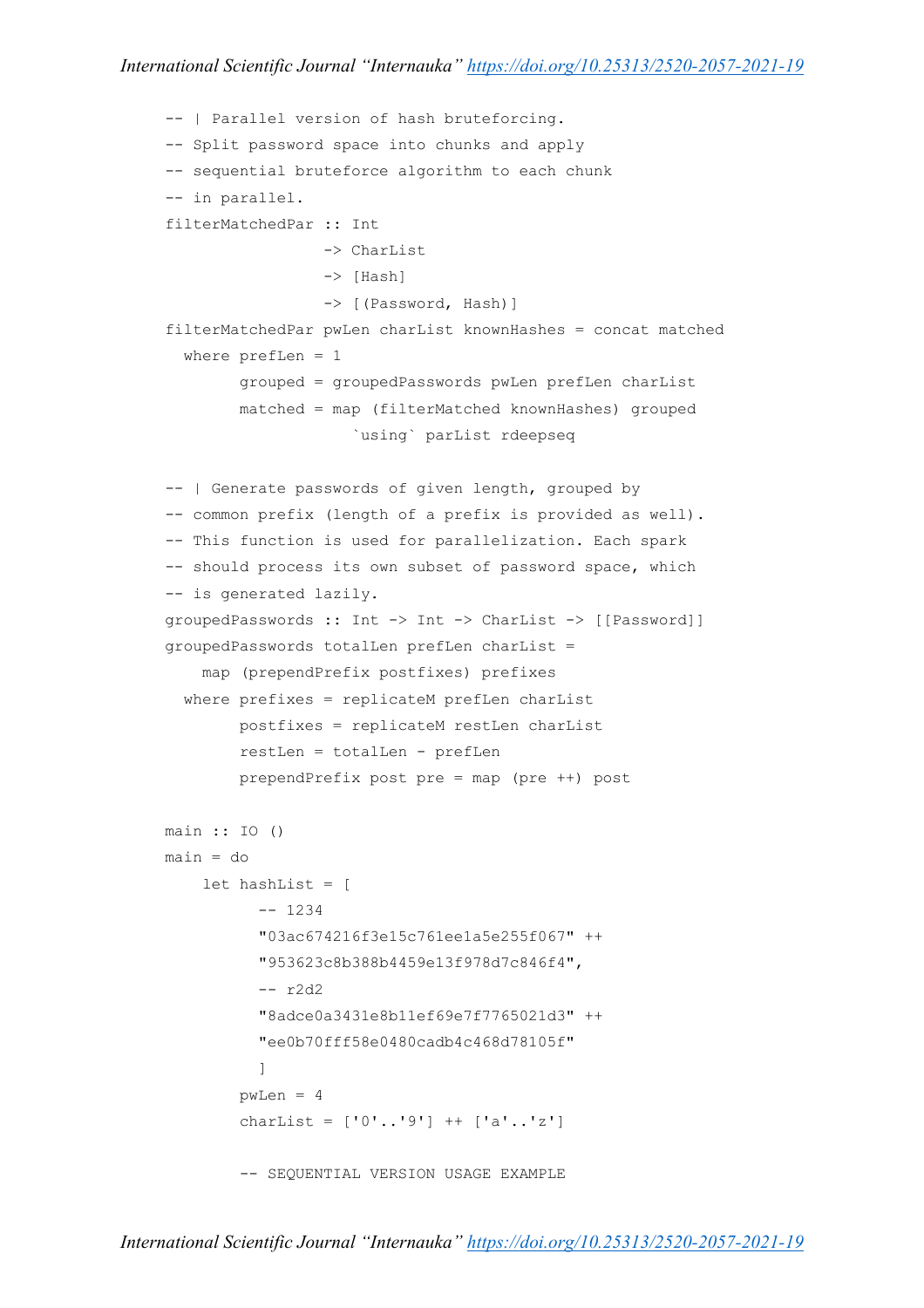```
 -- allPasswords = replicateM pwLen charList
       -- matched = filterMatched hashList allPasswords
       matched = filterMatchedPar pwLen charList hashList
  mapM (putStrLn . showMatch) matched
where showMatch (pw, h) = pw + + ";" + h
```
### **3.4 Results**

After the above-described algorithm was implemented in one thread and multi threads, using two different modules.

The programs execution time was measured.

The following results were obtained:

*Table 1*

#### **Bruteforce encryption execution time**

| One thread   | Concurrency | Parallel    |
|--------------|-------------|-------------|
| 12.7 seconds | 3.8 seconds | 3.6 seconds |

It can be seen from the table that the execution on one thread takes much more time than multithreads or parallel implementations.

**Conclusions.** After analyzing the results, we can say that parallel execution in Haskell significantly speeds up the program. With multiple threads, we lose determinism, but we gain time advantage, but with true Haskell parallelism, we gain runtime advantage without losing determinism of functions.

The implementation of parallelism and concurrency in the Haskell programming language are very different. It is very good practice to choose and use technologies depending on the task.

Full example code is available at https://github.com/Varvarya/sha256 bruteforce-haskell.

As a summary, we can say that Haskell is very well predisposed to parallel programming and is capable of solving both simple and complex problems that require fast execution.